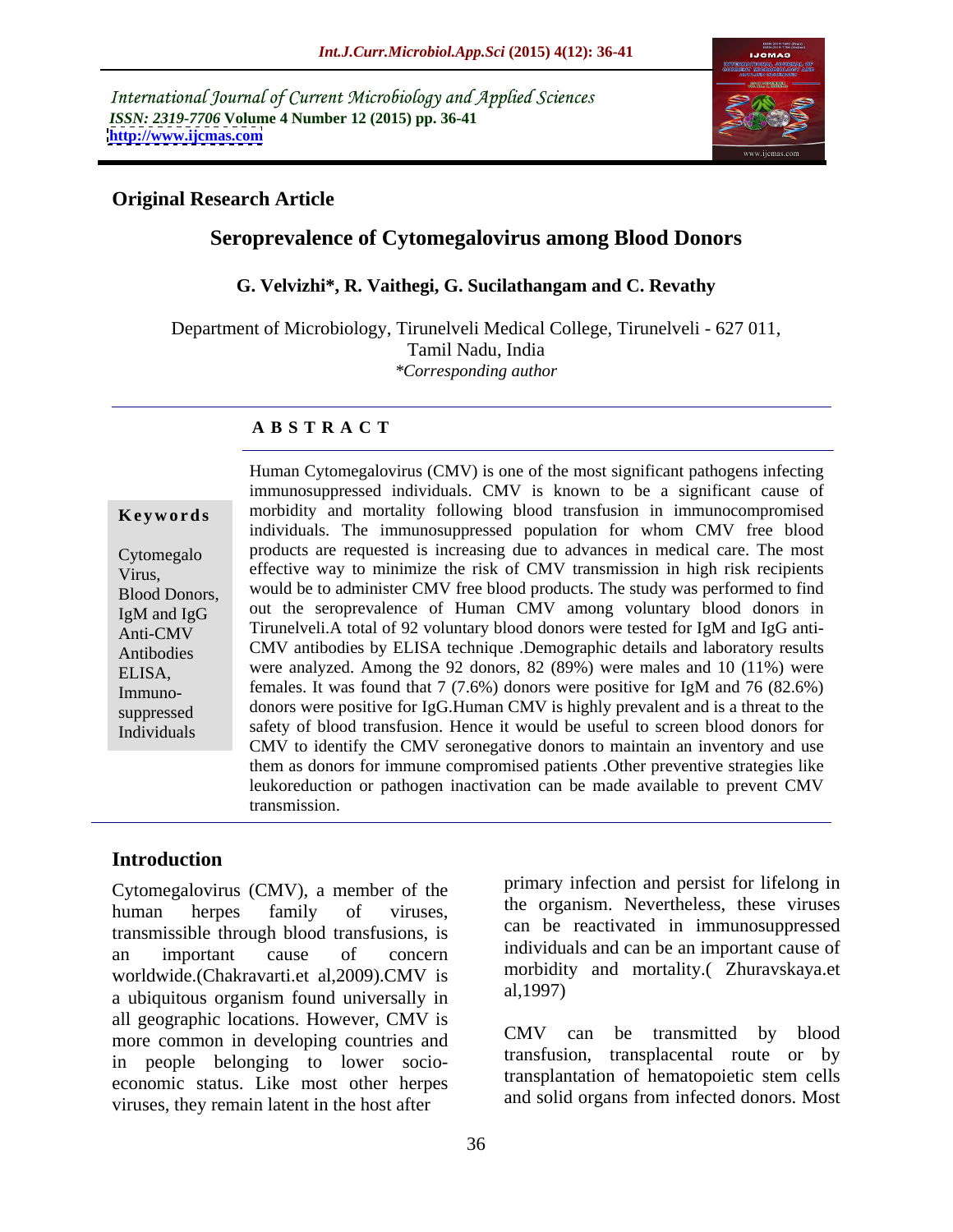studies suggest that 13-38% of Donated blood was routinely screened for immunocompromised patients will contract HIV 1 & 2, HBsAg, anti-HCV and syphilis CMV from transfusion of unscreened and unfiltered cellular blood components.( Ping-Ing et al.1991, Miller et al,1991).Therefore, the most effective way to minimize the risk of CMV transmission in high risk recipients would be to administer CMV free blood Microbiology laboratory. Sera were products. The immunosuppressed population screened for the presence of IgM and IgG for whom CMV free blood products are antibodies to CMV by ELISA in accordance requested is increasing due to advances in medical care.( Miller et al.2001)In view of the increasing demand for CMV free blood products, this study was performed to determine the seroprevalence of CMV The seroprevalence of CMV antibodies in antibodies among voluntary blood donors.

This prospective study was carried out in donors who tested positive for IgM also Microbiology Department, Tirunelveli tested positive for IgG antibodies. Medical College hospital, TamilNadu, India from April 2014 to September 2014.The study protocol was approved by the ethical among the study subjects shown in **Table 1**, committee of the institution. The blood it is seen that out of 82 males, 7 (8.5%) were donors gave written informed consent to positive for anti-CMV IgM and 68 (83%) participate in the study. Blood Samples were positive for anti-CMV IgG. Among the obtained in the Microbiology 10 females, none tested positive for anti- Department were separated into sera and CMV IgM while 8 (80%) were positive for stored at  $-20^{\circ}$ C until for serology testing. All laboratory works were undertaken in the Microbiology laboratory The age distribution of CMV antibodies is

years; weight >45kg; haemoglobin >12.0 tested positive for anti-CMV IgM and 18 risk group (homosexually/heterosexually 1(12.5%) tested positive for anti-CMV IgM healthy were then permitted to donate blood.

antibodies.

## **Laboratory Methods and Procedures**

All laboratory works were undertaken in the Microbiology laboratory. Sera were screened for the presence of IgM and IgG with the manufacturer's instructions.

### **Results and Discussion**

**Materials and Methods** ELISA, 7 (7.6%) tested positive for IgM and the study subjects is shown in **Figure 1.** Out of the 92 subjects whose sera were tested by 76 (82.6%) tested positive for IgG. All the 7 donors who tested positive for IgM also

> In the sex distribution of CMV antibodies among the study subjects shown in **Table <sup>1</sup>**, it is seen that out of 82 males, 7 (8.5%) were positive for anti-CMV IgM and 68 (83%) anti-CMV IgG.

**Sample collection** between 18-24 years, 4 (6.6%) tested The blood donors were selected based on the tested positive for anti-CMV IgG. Among following criteria: age between 18 and 60 the 20 donors between 25-30 years, 2 (10%) g/dl; normal blood pressure [BP], pulse, and (90%) tested positive for anti-CMV IgG. body temperature; not belonging to any high Among the 8 donors between 31-35 years, promiscuous, intra-venous drug addicts; and 7(87.5%) tested positive for anti-CMV patients of sexually transmitted diseases; IgG. Among the 3 donors between 36-40 and no history of any severe current or years, none tested positive for anti-CMV chronic illnesses). Donors found to be IgM and 2 (36.7%) tested positive for anti shown in Table 2. Among the 61 donors positive for anti-CMV IgM and 49 (80.33%) tested positive for anti-CMV IgM and 18 1(12.5%) tested positive for anti-CMV IgM CMV IgG.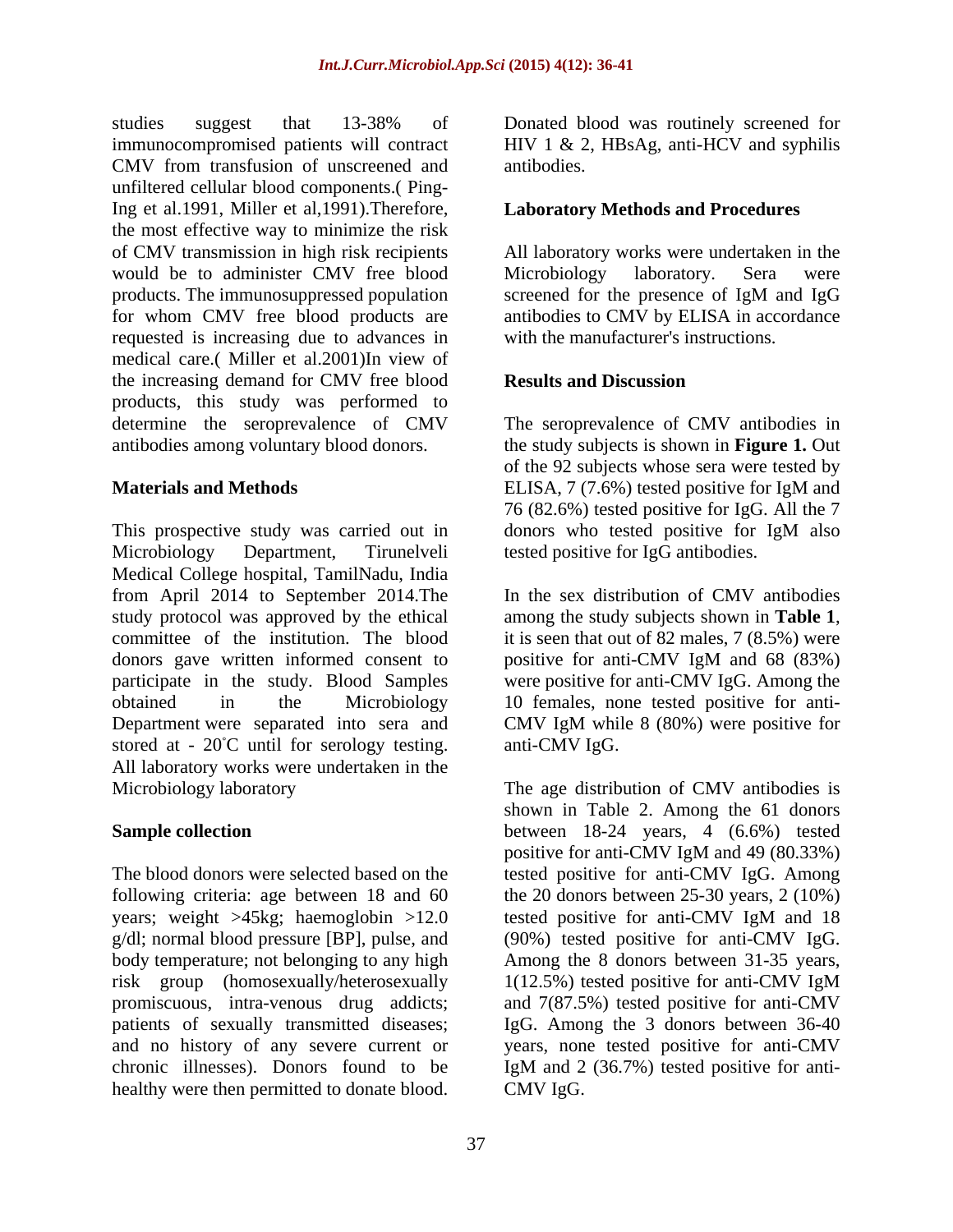The marital distribution of CMV antibodies reported in Chennai and Pondicherry is shown in Table 3. Out of the 72 single (Radhiga et al,2012, Madhavan et al,1974). study subjects, 7(9.7%) were positive for

The prevalence of CMV antibody among the Kothari et al reported 0% of CMV IgM, **Table 4.** Out of the 1 semi-profession tested, anti-CMV IgM was negative and anti-CMV IgG was positive (100%). Out of 8 shop owners and farmers tested, 1(12.5%) was

for anti-CMV IgM while all 14(100%) were anti-CMV IgM while all 6(100%) tested positive for anti-CMV IgG. Out of the 55 students tested, 4(7.3%) tested positive for The male subjects exhibit a higher<br>anti-CMV IgM and 43(78.2%) tested seroprevalence of both CMV IgG and IgM

of lives worldwide each year, recipients of the blood or blood product transfusions stand the risk of becoming infected with Cytomegalovirus (CMV) through prevalence of anti-CMV IgM (7.3%) and products .The results of this study showed a prevalence rate of 82.6% of CMV IgG among voluntary blood donors indicating past exposure to infection while 7.6% of the indicating primary infection. The high major transfusion transmissible viral seroprevalence rate of CMV IgG in adult blood donors reported in this study is comparable to the rates (87% and 84-96%)

anti-CMV IgM while 58(80.6%) were The prevalence of CMV IgM (7.6%) in our positive for anti-CMV IgG. Among the 20 study is in concordance with a study married study subjects, none tested positive conducted by Amarapal et al,2001 who for anti-CMV IgM while 18(90%) tested positive for anti-CMV IgG. blood donors. In contrast Radhiga et al different occupational groups is shown in while Oladipo et al reported 28% of CMV reported 9.52% of CMV IgM among Thai reported 0.2% (Radhiga et al,2012) and Kothari et al reported 0% of CMV IgM , IgM. These reflect donors with recent infection or reactivation.

positive for anti-CMV IgM and 7(87.5%) endemicity of infection, related to were positive for anti-CMV IgG.<br>
socioeconomic, environmental and sanitary<br>
conditions. The subjects in the age range 18-<br>
Out of the 8 skilled tested, 2(25%) tested 24 years had the highest CMV antibody in positive for anti-CMV IgM and 5(62.5%) the study and this represents the age range tested positive for anti-CMV IgG. Out of the that CMV infection commonly develops. 14 semi-skilled tested, none were positive Also since CMV IgG antibodies are the positive for anti-CMV IgG. Out of the 6 infection during childhood. There is a unskilled tested, none tested positive for predominance of males among the study The high seroprevalence rate indicates endemicity of infection, related to socioeconomic, environmental and sanitary conditions. The subjects in the age range 18- 24 years had the highest CMV antibody in the study and this represents the age range highest in this group, it also indicates past subjects in Tirunelveli.

anti-CMV IgM and 43(78.2%) tested positive for anti-CMV IgG compared to females. Prevalence of anti-Although blood transfusion saves millions (80.6%) is higher among single individuals blood-borne diseases such as than married individuals. It is seen that the transfusion of infected blood and blood anti-CMV IgG (78.2%) is higher among donors tested positive for CMV IgM study suggests that this virus is one of the The male subjects exhibit a higher seroprevalence of both CMV IgG and IgM compared to females. Prevalence of anti- CMV IgM (9.7%) and anti-CMV IgG than in married subjects due to the fact that single individuals are more likely to engage in behaviour that may put them at risk more prevalence of anti-CMV IgM (7.3%) and students who also contribute to a majority of the donors. The high seroprevalence of both of anti-CMV IgM (7.6%) and of anti-CMV IgG (82.6%) among blood donors in our study suggests that this virus is one of the major transfusion transmissible viral infections and poses a major challenge for blood safety.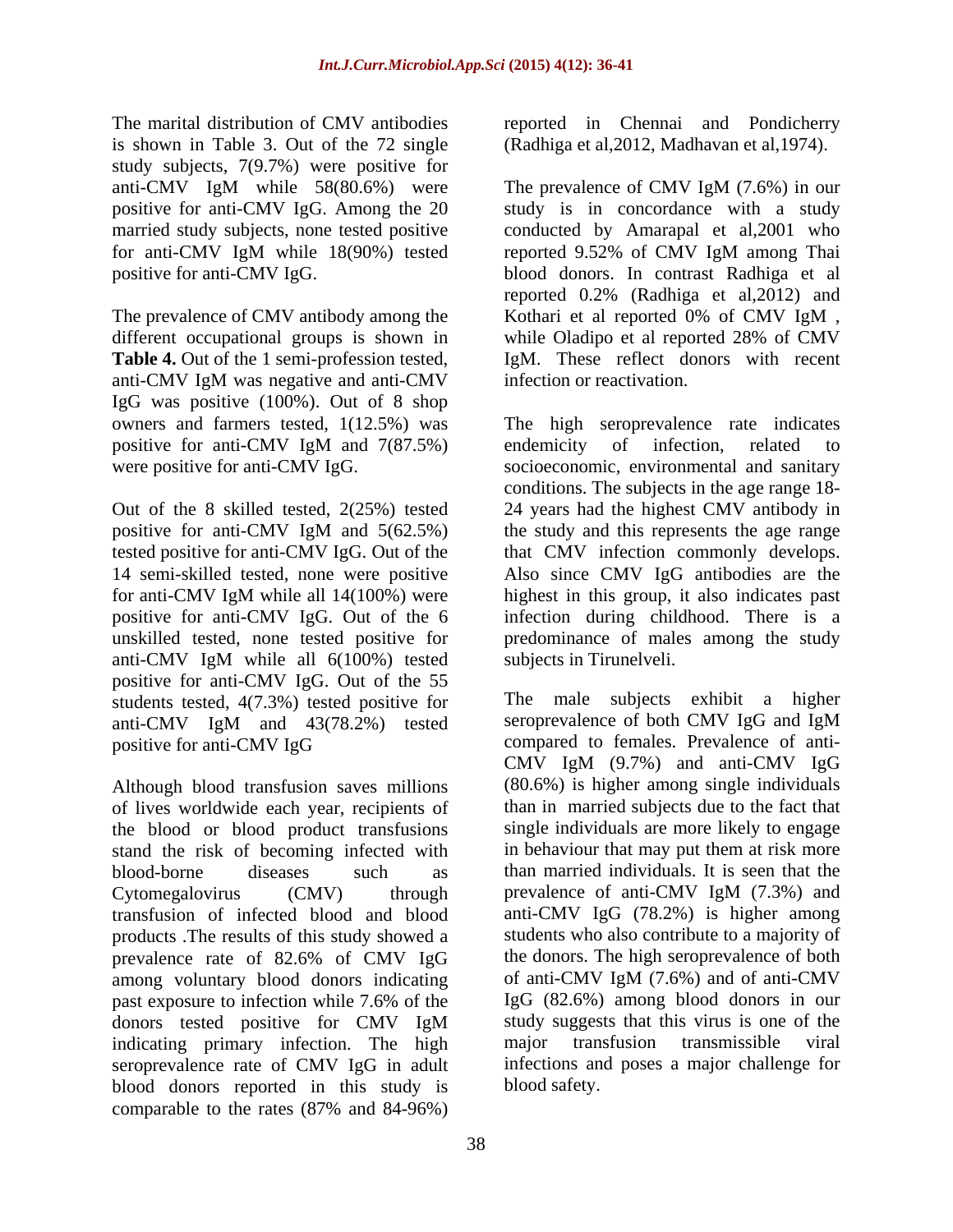| Sex    | Number of Subjects Tested | No of anti-CMV IgM    | No of anti-CMV IgG           |
|--------|---------------------------|-----------------------|------------------------------|
|        |                           | Positive Subjects (%) | <b>Positive Subjects (%)</b> |
| Male   | 82 (89%)                  | $(8.5\%)$             | 68 (83%)                     |
| Female | $10(11\%)$                |                       | 8 (80%)                      |
| Total  | $92(100\%$                | $7(7.6\%)$            | 76 (82.6%)                   |

**Table.1.**Sex Distribution of Cytomegalovirus (CMV) antibody among the study subjects

**Table.2.**Age Distribution of Cytomegalovirus (CMV) antibody among the study subjects

| Age           | <b>Number of Subjects Tested</b> |                     | $\vert$ No of anti-CMV $\vert$ No of anti-CMV IgG $\vert$ |
|---------------|----------------------------------|---------------------|-----------------------------------------------------------|
|               |                                  | <b>IgM Positive</b> | <b>Positive Subjects</b> $(\% )$                          |
|               |                                  | Subjects $(\% )$    |                                                           |
| $18-24$ years | 61 (66.3%)                       | $4(6.6\%)$          | 49(80.33%)                                                |
| $25-30$ years | 20(21.7%)                        | $2(10\%)$           | 18 (90%)                                                  |
| $31-35$ years | 8(8.7%)                          | $1(12.5\%)$         | 7(87.5%)                                                  |
| 36-40 years   | $3(3.2\%)$                       |                     | $2(66.7\%)$                                               |
| $41-60$ years |                                  |                     |                                                           |
| Total         | 92 (100%)                        | $7(7.6\%)$          | 76 (82.6%)                                                |

**Table.3.**Marital Distribution of Cytomegalovirus (CMV) antibody among the study subjects

| <b>Marital Status</b> | Number of              | No of anti-CMV IgM    | <sup>1</sup> No of anti-CMV IgG |
|-----------------------|------------------------|-----------------------|---------------------------------|
|                       | <b>Subjects Tested</b> | Positive Subjects (%) | <b>Positive Subjects (%)</b>    |
| Single                | (78.20)<br>12(10.270)  | (9.7%                 | 58 (80.6%)                      |
| Marrieo               | 20 (21.8%)             |                       | 18 (90%)                        |
| Total                 | 92 (100%)              | (7.6%                 | 76 (82.6%)                      |

**Table.4.**Occupational Distribution of Cytomegalovirus (CMV) antibody among the study subjects

| Occupation         | Number of Subjects   No of anti-CMV |                     | No of anti-CMV IgG    |
|--------------------|-------------------------------------|---------------------|-----------------------|
|                    | <b>Tested</b>                       | <b>IgM Positive</b> | Positive Subjects (%) |
|                    |                                     | Subjects $(\% )$    |                       |
| Profession         |                                     |                     |                       |
| Semi-profession    | $1(1.1\%)$                          |                     | $1(100\%)$            |
| Shop owner, Farmer | 8(8.7%)                             | 1(12.5%)            | 7(87.5%)              |
| Skilled            | 8(8.7%)                             | 2(25%)              | $5(62.5\%)$           |
| Semi skilled       | $14(15.2\%)$                        |                     | $14(100\%)$           |
| Unskilled          | $6(6.5\%)$                          |                     | $6(100\%)$            |
| Unemployed         |                                     |                     |                       |
| Student            | 55 (59.8%)                          | $4(7.3\%)$          | 43 (78.2%)            |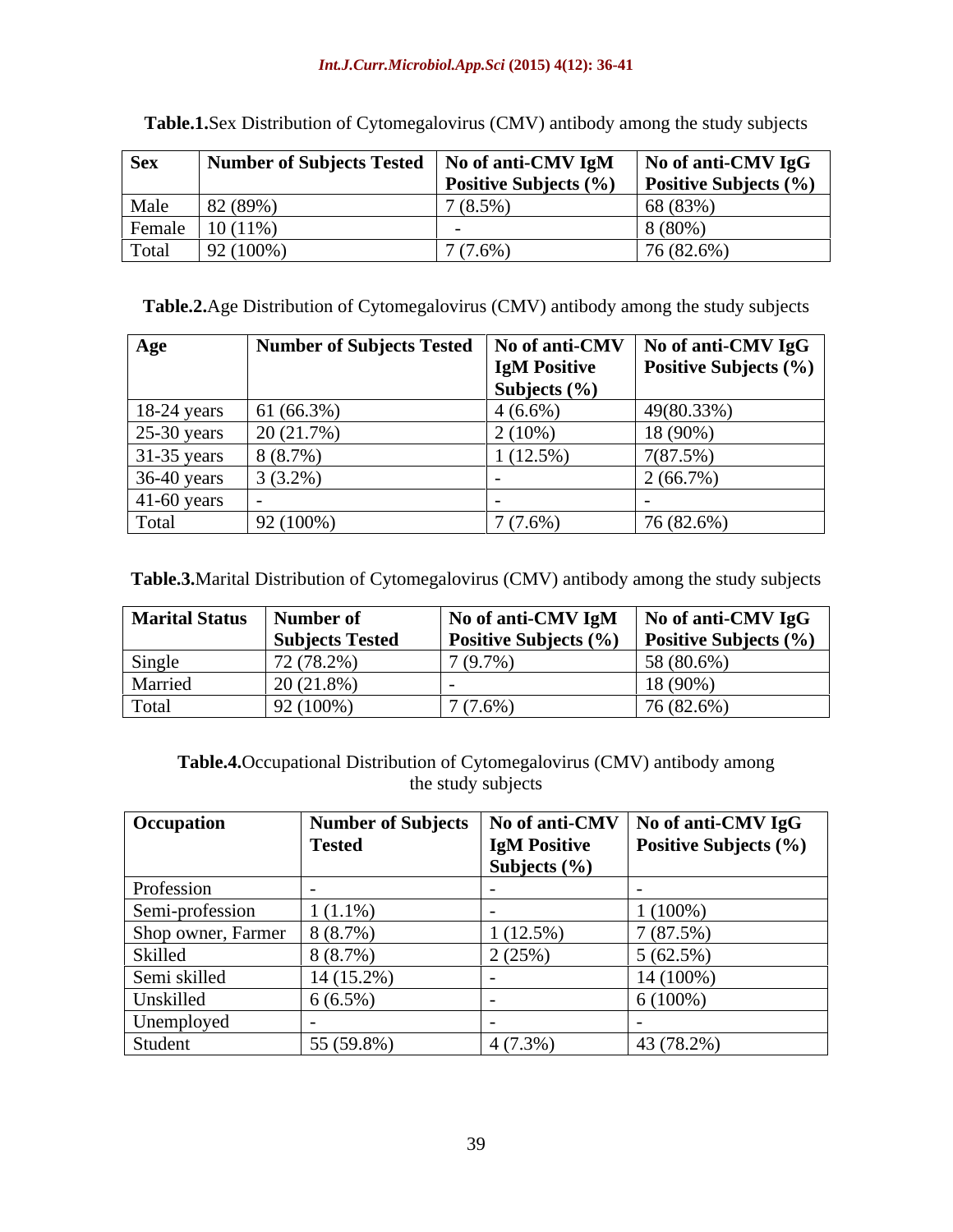

**Figure.1.**Seroprevalence of CMV antibodies in study population

Hence it would be useful to screen blood don ors for CMV to identify the CMV seronegative donors to maintain an The authors are gratefully acknowledge The inventory and use them as donors for Dean, Tirunelveli Medical College Hospital, immune compromised patients. Since Tirunelveli, Tamil Nadu and The Staff of infections are more common among youth, Microbiology infection control measures should be targeted at them. Hence routine screening of donor blood for CMV antibodies must be Reference done.

Since the seroprevalence of CMV among blood donors in India is high, it would be superfluous to screen blood donors for CMV as very few seronegative blood units would be available for transfusion. Other Atul Kothari, V.G.,Ramachandran, Piyush preventive strategies, such as leukoreduction Gupta, Bharat Singh, Vibha filtration, saline-washed RBCs, frozen deglycerolized RBCs, etc., are being increasingly recommended to minimize the transmission of CMV through transfusion. These may be more appropriate and cost effective in the Indian scenario for the Cytomegalovirus infection: An Indian prevention of transmission of CMV through perspective. Indian J Med infected blood to immunosuppressed *Microbiol*, 27:3-11. individuals. More studies in the Indian Madhavan, H.N, Prakash, K, Agarwal, context need to be done to elucidate the S.C,1974. Cytomegalovirus infections transmission of transfusion associated CMV before proper guidelines on routine screening for CMV in voluntary blood donors can be formulated.  $\qquad \qquad$  et al. 1991. Prevention of

### **Acknowledgement**

of Tirunelveli Medical College Hospital.

## **Reference**

- Amarapal, P. et.al.2001.Prevalence of cytomegalovirus in Thai blood donors by monoclonal staining of blood leukocytes. *Southeast Asian J Trop Med Public Health* 32, 148-153.
- Gupta, Bharat Singh, Vibha Talwar,2002. Seroprevalence of Cytomegalovirus among Voluntary Blood Donors in Delhi, India. *J Health Popul Nutr* ,20(4):348-351.
- Chakravarti,A,Kashyap,B,Matlani,M,2009. Cytomegalovirus infection:AnIndian perspective. *Indian J Med Microbiol*,27:3-11.
- in Pondicherry: a serological survey. *Indian J Med Res.*62:297-300.
- Miller, W.J., McCullough, J, Balfour, H.H., et al,1991. Prevention of